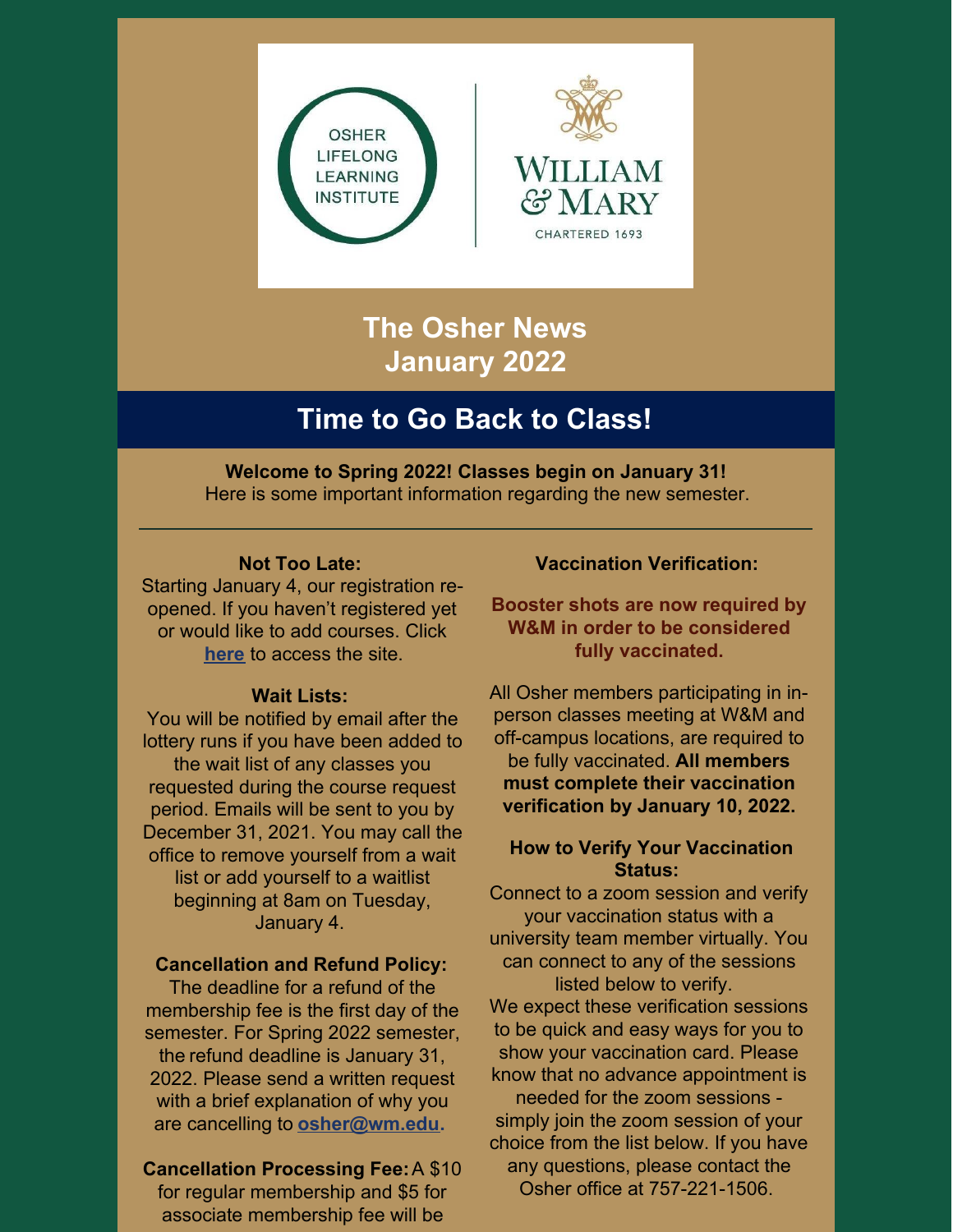charged for all cancellations. Special Event fees are non-refundable after purchase. No refunds for cancellations will be given beginning February 1, 2022. **Name tags will only be issued to members who have verified vaccination status**. Name tags will be emailed approximately 2 weeks prior to the start of classes. Please DO NOT call the Osher Office to check on your name tag until after **January 24** if you have not received it by email.



#### **Zoom Sessions to Join**

Simply click on the link below to join a zoom session anytime during the window of time listed (for example, if a session is 12noon-2pm, you may join at 12noon, 12.15pm, 12.42pm, 1.56pm, whatever time works for you within that specified window).

**[Monday,](https://cwm.zoom.us/j/98077125223) January 10 anytime between 1.30pm and 3.30pm**

W&M will process refunds for the spring semester to members who were signed up for in-person classes who do not provide proof of vaccination by the end of the day on January 10th. Alternatively, members unable to provide vaccination verification by the deadline may be able to attend classes offered virtually only.

**Thank you for your partnership in working to help keep our W&M community** Healthy [Together](https://www.wm.edu/sites/pathforward/health/index.php)**.**

## **Catalog Corrections**

Some changes have been made to the calendar already. You can find those changes listed **[here](https://www.wm.edu/offices/auxiliary/osher/announcements/catalog-changes.php)**.

## **Meet Our Special Interest Groups (SIG's) New Groups This Spring!**

#### **Animal Friends**

Animal Friends is an action/discussion group for everyone who loves animals.

We share information and discuss animal-related events, issues, and resources in Greater Williamsburg. Its members have a common bond of love and caring for their pets and are passionate about the

#### **Sharing the WOW**

Prerequisite Course: An Engagement/Interaction of Life's Experiences / Situations and How We React From Day to Day

Many have commented that they wish we had more time to share, inspire, and keep the momentum going. This gave birth to SHARING THE WOW. Bringing us back together on a

#### **Williamsburg Area Genealogy Society (WAGS)**

Interested in genealogy and family history? Join us!

For the past two years, our group has met once a month to share our successes and brick walls, made local field trips to research libraries and other facilities, found new friends, and had a lot of fun along the way.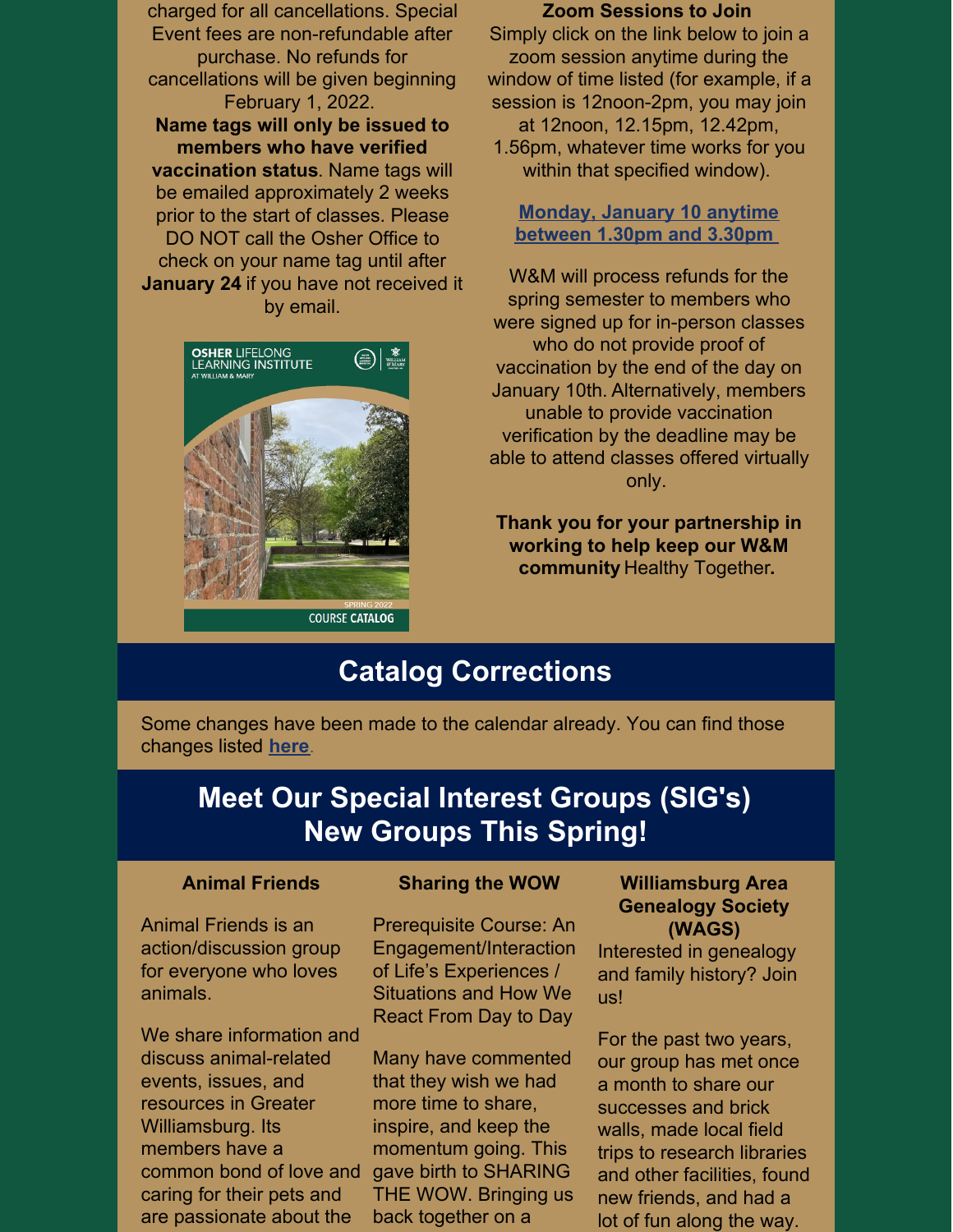humane treatment of all animals in our area. Animal Friends has an active 800+ member Facebook presence. We plan monthly meetings on animal related topics including topics such vet care, cat and dog programs, small critters, training, grooming, breeds, rescues and shelters, support groups, legislative initiatives, and more.

If you are interested in becoming a part of this active group of animal lovers, email our host, Williamsburg's very own Pet Reporter, at **[animalfriends@cox.net](mailto:animalfriends@cox.net)**.

monthly basis to enhance our initial objective of putting the WOW back into our lives. Or maybe, more importantly, sharing our thoughts, experiences, and situations with one another. One situation feeds another, and one solution is contagious. All of a sudden, the factor is popping up all over. It will be like a real homecoming! Remember the MAGIC lies in the sharing.

If you are interested in keeping the WOW factor in your life, send an email to **[badofran@gmail.com](mailto:badofran@gmail.com)**.

Whether you are an experienced genealogical researcher or a beginner, we would love to have you join!

If interested in joining this group, email **[wags1607@yahoo.com](mailto:wags1607@yahoo.com)**

.



### **Happy Birthday, Osher!**

Our first classes were offered in January, 1991. Sadly, the pandemic prevented us from celebrating our 30th anniversary this past year, but plans are in the works to throw a party later this year. We are looking forward to celebrating with you and will give you more information the closer we get.



## **CHANGES TO EXPECT Parking Permits for Spring 2022 Semester ACT NOW, IF YOU HAVEN'T ALREADY!**

**If you purchased a parking pass for the Fall 2021 semester, you DO NOT need to purchase another for the Spring 2022 semester. 2021-2022 parking permits expire on August 31, 2022.**

If you did not purchase a parking pass for the Fall Semester and will need to do so for the spring, please note that the time frame to purchase your pass is limited and listed in the course catalog. Here are the details:

**You will be able to complete a parking form as a part of the online registration process December 13-17 ONLY and this will be the only time that you can pay by credit card for your parking permit.** Beginning on December 18, ONLY PAPER FORMS will be available for use to purchase a permit (please use the page from your catalog or print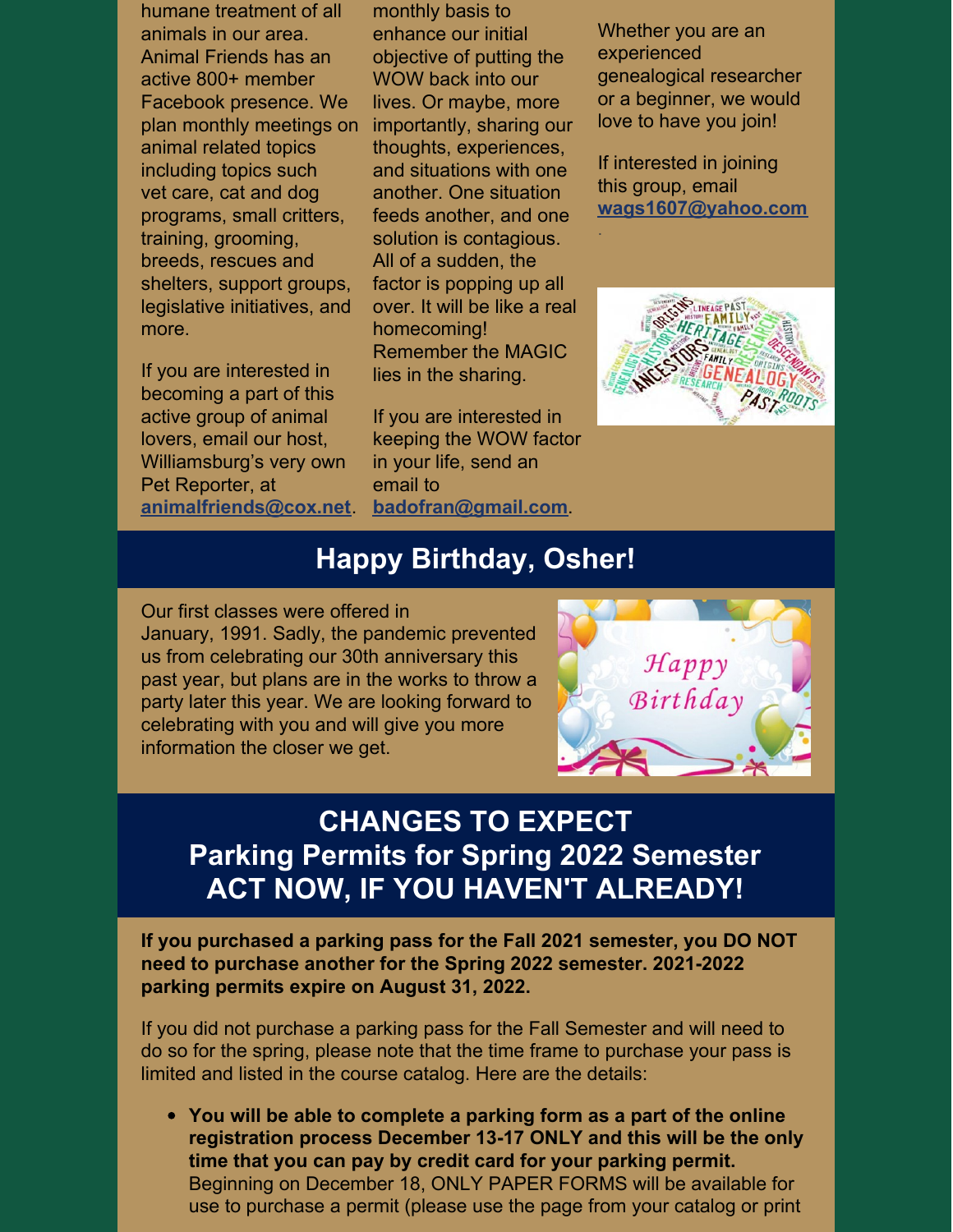- from the Osher website).
- **All Parking Forms are due BEFORE January 10, 2022.**You may mail them in to Osher following the directions on the top of the Parking Form. There is no credit card option for mail in forms, **checks should be made payable to "William & Mary" and attached to your Parking Form.**
- **Hang tags may be picked up from the Osher officeONLY DURING the week of January 24-28 and ONLY BETWEEN THE HOURS OF 1pm and 3pm. Please make arrangements accordingly.**
- **Parking Forms will not be accepted by Osher beginning on January 10, 2022. If these deadlines are missed, then you will need to purchase your pass directly at the Parking Services Office on the main campus. The next available window to purchase your hang tag through Osher will not be until the Summer 2022 registration period.**

Thank you for planning for these deadlines in advance. We apologize for any inconvenience.

## **Seeking Volunteers for Spring 2022**

If you are interested in being a host or class assistant or helping in the office, please let us know! If you are new, and not sure what those roles require, we will be holding training sessions before the semester begins. To sign up or ask questions, please call us 757-221-1506 or email us at [osher@wm.edu](mailto:osher@wm.edu). **Training sessions will be held between January 18-25, 2022.**



## **Plan Ahead When Visiting the Osher Office**

The Osher staff will be supporting both online classes via Zoom as well as inperson classes again this semester while we work to replace vacant positions within the Osher staff itself. That means that we don't always have someone available to assist you if you're stopping by during the peak times before classes are scheduled to begin for the morning or afternoon (8.45am-9.45am and 12.45pm-2.15pm.

To help, we encourage you to visit the office during non-peak times or email us at **[osher@wm.edu](mailto:osher@wm.edu)** for assistance. You're also able to reach us by calling 757- 221-1506 and leaving a message and we will return your call. Thanks so much for your continued patience as we return to a full schedule with extra COVID protocols in place following the previous virtual only format.

### **Local Arts Scene**

The Kimball Theatre reopened in September 2021 after an extended closure during COVID. If you enjoy visiting the theatre, check out their calendar of events **[here](https://events.wm.edu/calendar/upcoming/kimball/)**.

The Muscarelle Museum on the W&M campus has also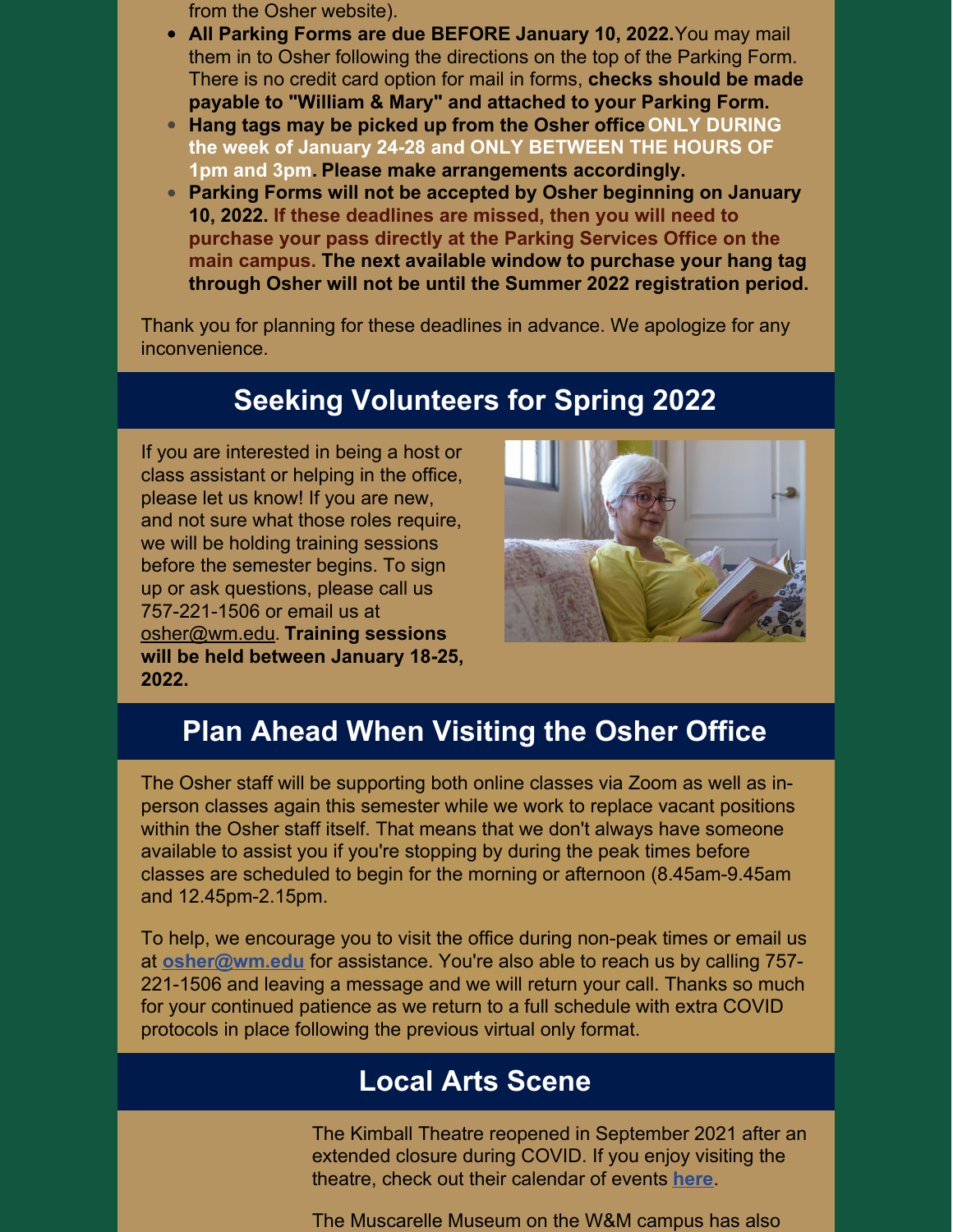

celebrated a reopening during the fall of 2021. Learn more about the art on exhibit and special events **[here](https://events.wm.edu/event/view/kimball/126609)**.

# **Martin Luther King Day**

The Osher Office will be **closed on January 17, 2022** in honor of**Martin Luther King Day**. We will reopen on January 18.

If you would like to learn more about Martin Luther King, Jr. and his memorial in Washington, D.C., **consider enrolling in Public Art Speaks to a Culture with Ed Jackson, Tuesday 1:30-3:30pm on 2/22/2022.** An overview of the creation of our nation's capital city. Explore monuments in America's history: a landscape of memories etched in stone or forged in bronze, with embedded stories of the past. The King Memorial joins the ranks of memorable landmarks. What is (or should be) the role or purpose of monuments and memorials? Can monuments and memorials speak of the past and/or the future?

## **Indoor Mask Reminder**

Please continue to wear your masks in class. Per William & Mary Health & Safety guidelines, everyone is required to wear masks indoors in public spaces through the end of the spring 2022 semester.



## **Reminder: Who Do I Call?**



Just a friendly reminder that, if there are problems in any classroom, please contact the Osher office – not staff at facility.

You can reach us 757-221-1506 by using the phone in the classroom.

# **Osher Institute Policies**